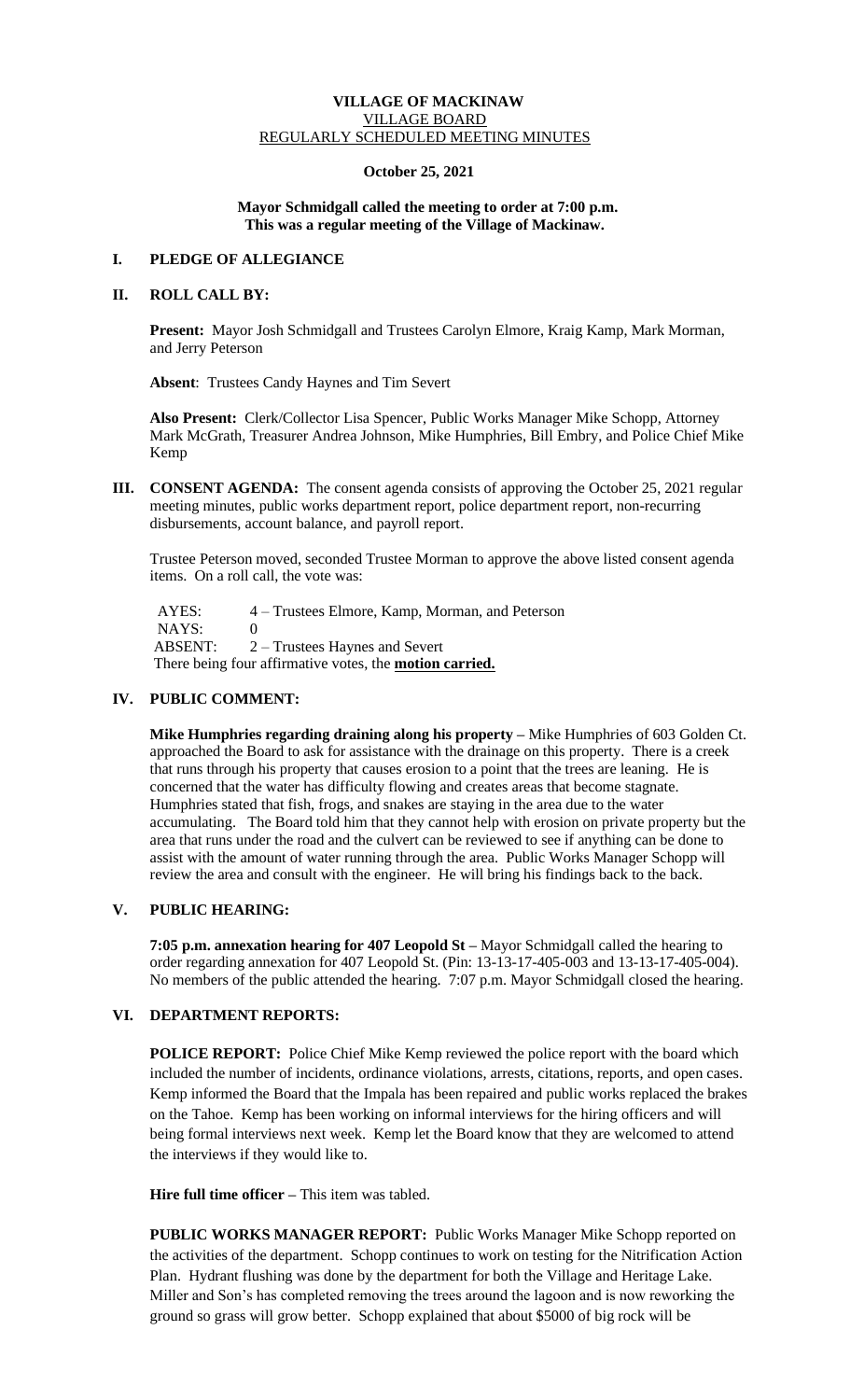needed along the drive to start the rebuilding of the sand filter project at the lagoon. It was the consensus of the Board to go ahead with the purchasing of the rock needed for the drive.

**Watermain repair on S. White St. –** Public Works Manager Schopp stated that he had IL Rural Water bring a density locator tool to assist with shutting off water on S. White St. to repair the water main. G A Rich & Sons is scheduled for October 26, 2021 to shut the water off and repair the main. Residents that will be affected by the shut off will be notified of a boil order. Schopp stated that he may look at purchasing a density locator tool to assist the department with locating lines.

**Hydrant repair located at Webster St./Fast Ave. -** Public Works Manager Schopp informed the Board that while flushing hydrants, the hydrant at Webster St.**/**Fast Ave. broke and would not shut off which was cause for an emergency repair. GA Rich and Sons was called in to do the repair.

#### **TREASURER'S REPORT:**

**Non-Recurring Bills -** Trustee Kamp moved, seconded Trustee Peterson to approve the nonrecurring bills. On a roll call, the vote was:

 AYES: 4 – Trustees Elmore, Kamp, Morman, and Peterson NAYS: 0 ABSENT: 2 – Trustees Haynes and Severt There being four affirmative votes, the **motion carried.**

**Investment Report -** Trustee Morman moved, seconded by Trustee Elmore to approve the investment report submitted by the Treasurer showing the Village's investments and interest earned through the third quarter of the calendar year. On a roll call, the vote was:

 AYES: 4 – Trustees Elmore, Kamp, Morman, and Peterson NAYS: 0 ABSENT: 2 – Trustees Haynes and Severt There being four affirmative votes, the **motion carried.**

### **VII. MAYOR'S REPORT:**

**Sale of Village owned empty lot located at 512 E Madison St –** The Board reviewed two offers to purchase the empty lot located at 512 E Madison St. It was the consensus of the Board to accept the offer for \$8000 and to have the Clerk Spencer contact the buyer. Clerk Spencer will have the office begin the paperwork to proceed the purchase. The documents for the sale will be placed on the next agenda.

# **VIII. LOCAL LIQUOR CONTROL COMMISSIONER'S REPORT:** none

### **IX. TRUSTEES' REPORT:** none

### **X. ATTOR NEY'S REPORT:**

**Heartland Fiber Optic franchise agreement –** This item was tabled due to minor changes to be made to the agreement before being ready for signatures.

**Ordinance #1013 authorizing an annexation agreement with attached annexation and declaration of restrictions –** Trustee Kamp moved, seconded by Trustee Morman to adopt ordinance #1013 authorizing an annexation agreement with attached annexation and declaration of restrictions for the annexation of the warehouse district. (Located at 407 S. White St PIN: 13-13-17-405-003 and 13-13-17-405-004) On a roll call, the vote was:

 AYES: 4 – Trustees Elmore, Kamp, Morman, and Peterson  $NAYS: 0$ ABSENT: 2 – Trustees Haynes and Severt There being four affirmative votes, the **motion carried.**

**Ordinance # 1014 authorizing the annexation of the Warehouse District to the corporate limits of the Village of Mackinaw -** Trustee Kamp moved, seconded by Trustee Morman to adopt ordinance #1014 annexing the property known as the warehouse district to the Village of Mackinaw. (Located at 407 S. White St. PIN: 13-13-17-405-003 and 13-13-17-405-004) On a roll call, the vote was: